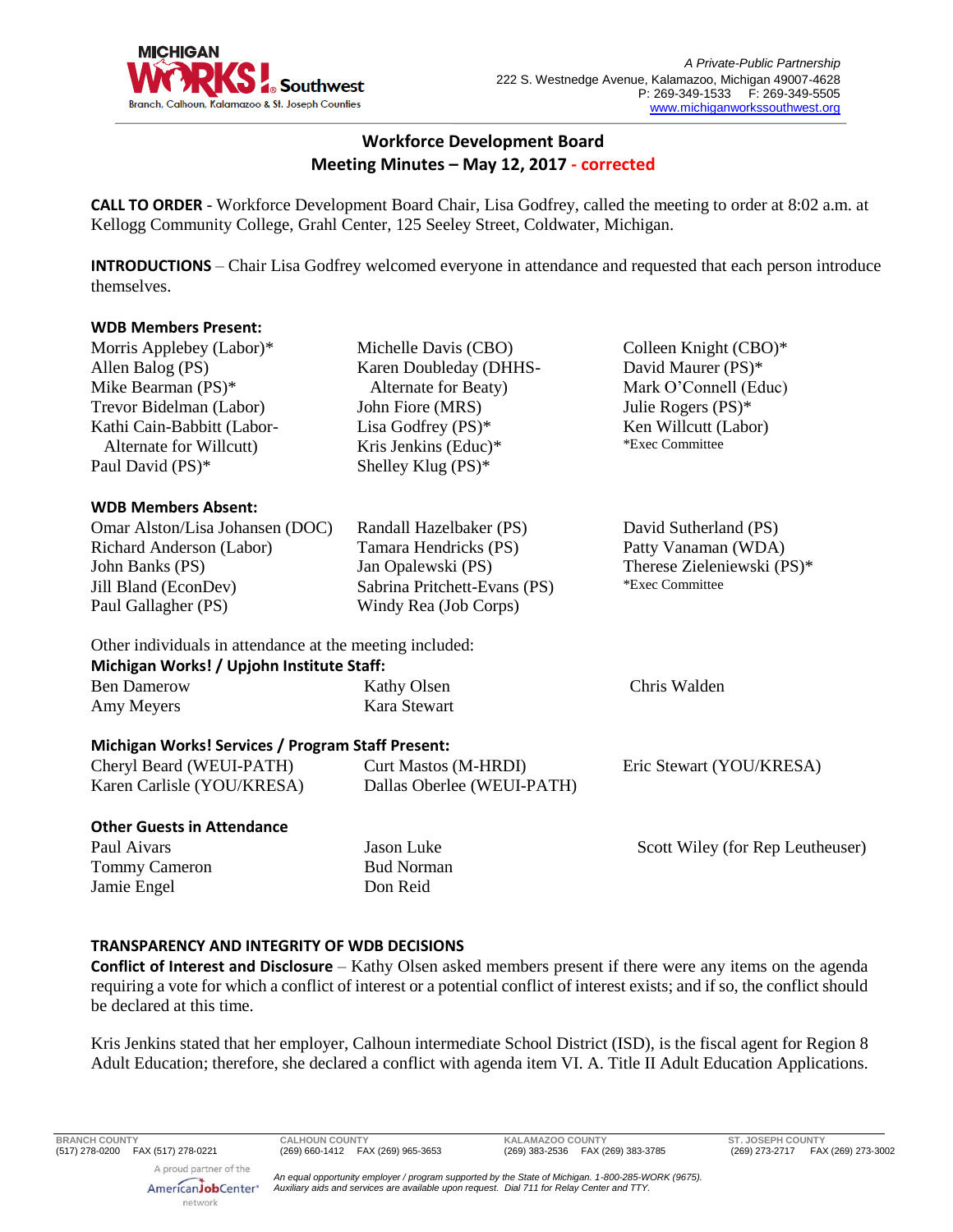#### **APPROVAL OF MINUTES (Exhibit A)**

**Motion made by Mike Bearman and supported by Paul David to approve the Workforce Development Board Executive Committee meeting minutes of April 14, 2017. Motion carried.** 

#### **CITIZENS' TIME**

No comments.

#### **COMMITTEE REPORTS**

**Monitoring and Evaluation Committee (Exhibit B) -** Collen Knight reported the Monitoring Committee reviewed the Partnership. Accountability. Training. Hope. (PATH) program and services on Wednesday of this week. The committee met with two participants who both spoke very highly of the program and staff. One activity that stood out as a very positive experience for them was Job Club. She reported Job Club included soft skills training, dialog with employers, and networking with other individuals who are looking for employment. The two individuals interviewed were highly motivated and had set good goals. She reported PATH staff shared information about an innovative way to introduce career laddering to the participants. Decks of cards are used to determine career interests, occupations, values, motivation, and leisure for each participant. Members were impressed with how this tool is being used and expressed interest in having a hands-on demonstration. A summary of the staff monitoring was included in the agenda packet (Exhibit B). The next Monitoring Committee meeting will be held on June 14, 2017 for the purpose of reviewing the past year and to plan for the next program year.

**Veterans Committee** – Chris Walden reported the Veterans Committee met on May June 4, 2017 at the Upjohn Institute. The agenda included a discussion of the veteran staff vacancy (aka DVOP) at the Michigan Works! Southwest Service Center in Kalamazoo; the dates for Veteran Stand Down events in the Michigan Works! Southwest area; and participating in appropriate Veteran Community Action Team (VCAT) meetings in lieu of holding separate committee meetings.

**Disability Awareness Resource Team (DART)**– John Fiore reported the DART Committee has not met since March and a report of that meeting was included in the April Executive Committee meeting minutes (Exhibit A) that were included in the agenda packet. He further reported that Kalamazoo Regional Educational Service Agency (KRESA) hosted a Community Conversation roundtable discussion with employers, educators, parents, and people with disabilities earlier this month. Approximately 35-40 people that included representatives from a few businesses and multiple service providers were in attendance. A lot of good information was shared in regards to employment of people with disabilities. He reported on evidence that shows there is lower turnover and higher attendance ratings for employment of individuals with disabilities.

**Talent District Career Council (TDCC)** – Kris Jenkins reported the Talent District Career Council (TDCC) has not met since the last meeting and a summary of the March meeting was included in the April Executive Committee meeting minutes (Exhibit A) that were included in the agenda packet. She reported that the month of May is a very busy month for educators at all levels.

#### **NEW BUSINESS**

**Title II Adult Education Applications (Exhibit C)** – Amy Meyers reported under the Workforce Innovation and Opportunity Act (WIOA), the local Workforce Development Board is tasked with reviewing Title II Adult Education applications to ensure alignment with the local and regional workforce development board plans. The applications submitted by Adult Education providers are for federal WIOA funds and this funding is in addition to any State funding that providers receive. Eleven (11) applications were received from providers in the Michigan Works! Southwest four-county area; including one from the Department of Corrections, that covers numerous areas of the state, including Michigan Works! Southwest. The Adult Education handout that was distributed at the meeting and emailed to members prior to today's meeting (Exhibit C) includes a summary of the applications received for Adult Education services in the Michigan Works! Southwest area.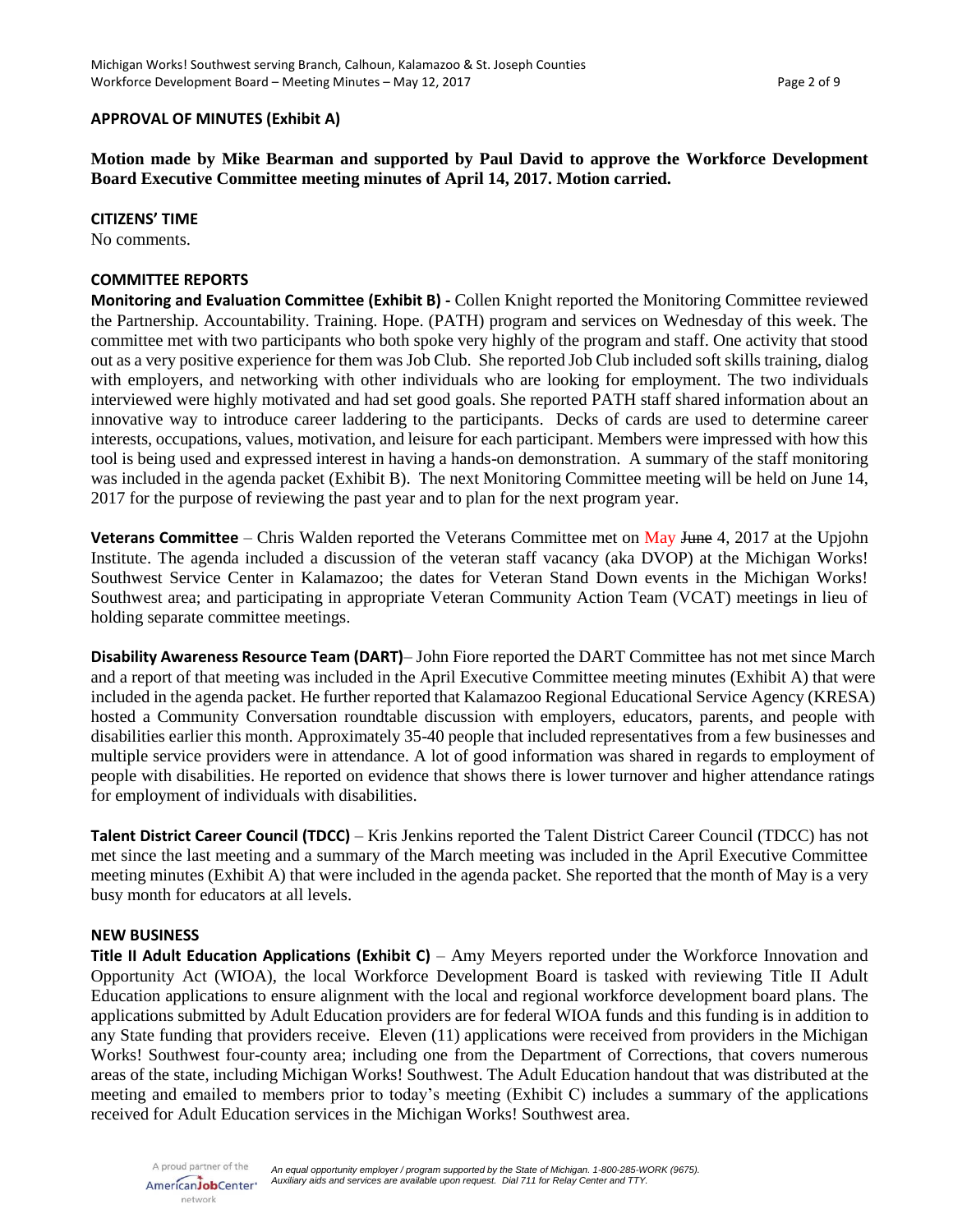Upon receipt of the applications, a review team consisting of WDB members, along with a private sector representative from the Regional Talent District Career Council (TDCC) and Michigan Works! Southwest Administrative staff reviewed each of the submitted applications for alignment with local and regional workforce development goals. Based on the compiled feedback received, it was determined that the applications submitted and reviewed were "moderately aligned" with the local and regional plans. As a result of the review, numerous opportunities have been presented for further collaboration with local adult education providers in the Michigan Works! Southwest four-county service area.

Based on the conclusions of the review team presented, with a determination of "moderately aligned" for all submitted applications listed on Exhibit C, Ms. Meyers requested board approval to submit this feedback to the State of Michigan.

**Motion made by Michael Bearman and supported by Colleen Knight to approve the submission of the Adult Education Application alignment feedback to the State, indicating moderate alignment with local and regional workforce development plans. Vote: Ayes-16, Nays-0, Abstention-1 (Jenkins). Motion carried.**

# **STAFF REPORTS**

**Marketing (Exhibit D)** – Kathy Olsen reported the Marketing Report (Exhibit D) that was included in the agenda packet includes a list of upcoming events for businesses and job seekers. She stated that Kara Stewart and Chris Walden would provide details regarding some of the larger events during their reports.

**Program Operations / Special Initiatives** – Dallas Oberlee distributed copies of two articles. She reported the first article was a reprint of a WWMT Newschannel 3 story titled: ["Local business helping refugees find their footing](http://wwmt.com/news/local/local-business-helping-refugees-find-their-footing-in-west-michigan)  [in West Michigan."](http://wwmt.com/news/local/local-business-helping-refugees-find-their-footing-in-west-michigan) She reported one of the individuals featured in the article is a PATH participant. PATH staff partnered with Employment Services staff for the person's placement at a starting wage of \$9.00/hour.; the individual is currently making \$10.50/hr. The second article, a GE Report titled: ["Is It Just A Job Or Is It A](http://www.gereports.com/just-job-career-address-employment-gap/) Career? [How To Address The Employment Gap"](http://www.gereports.com/just-job-career-address-employment-gap/) was co-authored by Brad Hershbein from the Upjohn Institute, Amy Myers and herself, and was published on February 5, 2017. The article tells how one logistics company could grow their own workforce and reduce turnover by helping employees develop a clear path to grow within the organization.

Ms. Oberlee also reported as of April 1, 2017, Michigan Works! Southwest is no longer the Administrative Agency for the *Offender Success Program* in the Michigan Works! Southwest Area. The Michigan Department of Corrections named Kinexus as the Administrative Agency for the Region 8 Offender Success Program and Michigan Works! Southwest has a contract with Kinexus to provide employment readiness and social support for the Michigan Works! Southwest four-county area.

**Workforce Innovation Fund (WIF) Update** – Ms. Oberlee referred members to page four of the Dashboard Report (Exhibit F) for the most recent data for the *Employer Resource Networks (ERNs)*. She reported the retention rate of individuals who meet with a Success Coach is at 96%.

Another *CNC Production Technician* training is currently underway at Kalamazoo Valley Community College (KVCC). This training includes six weeks of soft skills and two weeks of CNC training at KVCC. A *Culinary Academy* that also took place at KVCC was recently completed and all but one of the participants is employed; the one individual who is unemployed has an interview scheduled next week.

**Business Services and Skilled Trades Training Fund (STTF) Update** – Kara Stewart reported a *MiCareerQuest Southwest* event was recently held at Glen Oaks Community College (GOCC) for students in St. Joseph County and there was a lot of collaboration among workforce development, economic development and educators in St. Joseph County for planning and holding this event. She referred members to the data on page four of the Dashboard Report (Exhibit F) for the MiCareerQuest Southwest St. Joseph County event and reported 100% of the employers surveyed rated their experience meaningful or very meaningful and 100% of the employers surveyed stated they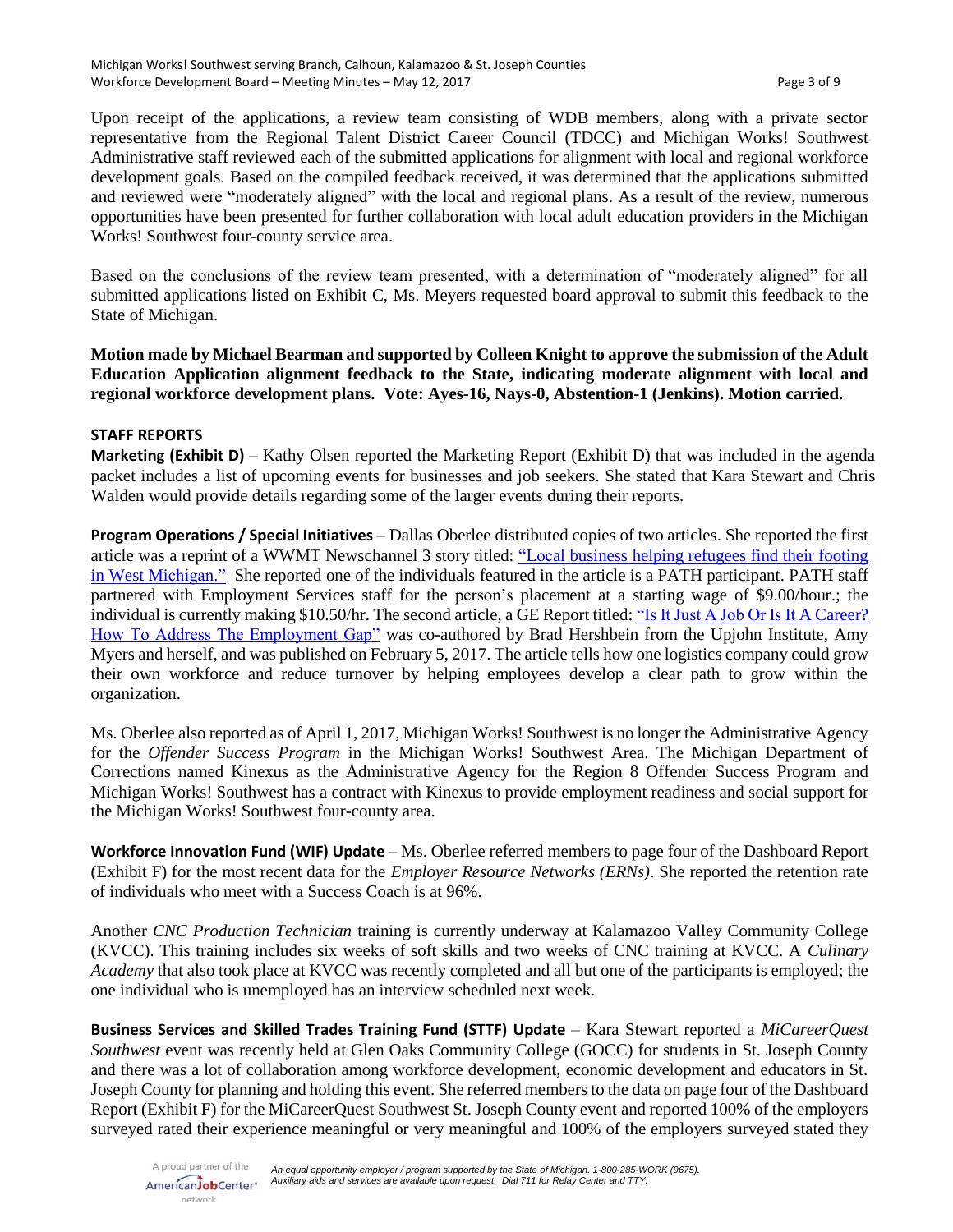would participate again in a similar event next year. Paul Aivars from GOCC expressed a heartfelt thanks to Michigan Works! Southwest staff for sharing their guidance, knowledge and experience for this event.

Kara Stewart also provided an update on the recruiting activity for the *Clemens Food Group* facility in Coldwater that will begin production in September 2017. Staff from Michigan Works! Southwest are assisting with career fairs and onboarding. The company's goal is to hire approximately 850 individuals before the opening and information sessions are scheduled on an almost daily basis. The outreach is widespread and goes beyond Branch County. Michigan Works! Southwest is also assisting other companies in the area who have current and/or future job openings.

Chris Walden reported a *BC Vision Job Fair* took place on May 4, 2017 from 2:00 to 6:00 p.m. in Battle Creek. Twenty-eight (28) employers participated, including the Michigan State Police, Battle Creek Public Schools, and recruiters from hospitality, healthcare and the military. The event drew 148 job seekers and students from area high schools. Another Job Fair, the Branch County Hiring Blitz, took place on May 9, 2017 at the Kellogg Community College (KCC) Grahl Center in Coldwater where 51 employers participated and 293 job seekers were in attendance. Michigan Works! partnered with KCC, the Coldwater Area Chamber and the Branch Area Career Center (BACC) for this event. Last night, May 11, 2017, from 5;00 to 7:30 p.m., more than 120 individuals attended a *Community Resource Fair at Union City High School*. Nine community organizations participated.

Upcoming events for employers include an *Employer Resource Fair in Albion* on May 17, 2017 from 8:00-10:30 a.m. at the Ludington Center and an *Employer Resource Fair in Coldwater* on June 22, 2017 from 7:30-11:30 a.m. These events will be opportunities for companies to meet with representatives from the Department of Labor, MEDC, local economic development and workforce development in one location.

The *Albion AmeriCorps VISTA Program* has started the hiring process for next year. For this year, the VISTA staff focused on completing a *community needs assessment survey* in Albion and creating a *resource guide* specific to Albion. Plans are to share the data from the community needs assessment on May 30, 2017 and the resource guide should be completed sometime this summer.

Ben Damerow thanked the Michigan Works! service provider staff for their work pertaining to the numerous community events. He noted that this has been an extremely busy time for all staff, especially Employment Services and wanted staff to know that many employers have commented that the BC Vision Job Fair was the best event they have participated in and the individuals looking for work at the event were very prepared.

**Labor Market Information (LMI) (Exhibit E)** - Labor market reports generated from Burning Glass Analytics and Real Time Jobs Data that identified the top detailed occupations, skills greatest in demand, and employers with the most job openings in Prosperity Region 8, Michigan Works! Southwest, and each of the four counties in the MW Southwest Area for the period March 1 through April 30, 2017 were included in the agenda packet (Exhibit E).

There was discussion regarding the top occupation in Southwest Michigan being heavy and tractor-trailer truck drivers. It was reported that these numbers come from multiple employer job postings. Identifying individuals interested in this career path and one's ability to pass the Department of Transportation (DOT) drug test both influence filling these positions.

**Dashboard Report (Exhibit F)** – Amy Meyers reported page one of the Dashboard Report (Exhibit F) reflects the *Labor Participation* rates for March by county as well as the Prosperity Region 8 snapshot of real-time labor demand that is based on the top employers' online advertisements. The data includes the top employers, top job categories, top occupations, and the education levels needed to fill those jobs. *Employment Services data* on page two of the report represented 119,826 year-to-date visitors to the service centers, assistance to 910 employers in filling over 2,595 jobs, and 828 *WIOA participants* served, for the period July 1, 2016 through April 30, 2017. Three hundred and one (301) participants utilized training services during this same time. The training includes classroom training, work experience, and on-the-job training.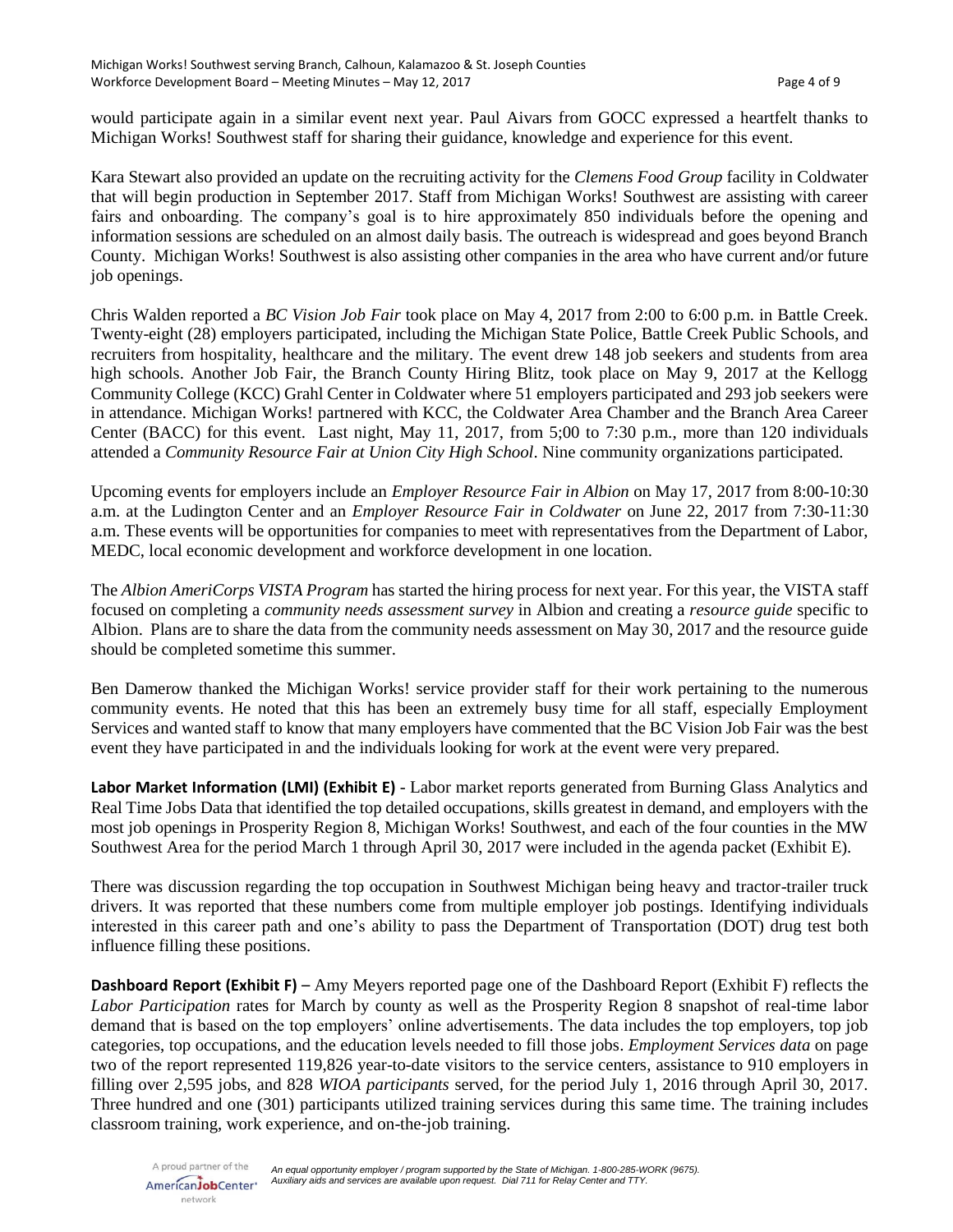Data for the *Offender Success (OS) Program* for the period beginning October 1, 2016 through April 28, 2017 indicates that 119 participants were served. It was noted that the data collection for OS in Calhoun County began in January 2017. There was some discussion regarding what else could be done to assist more offenders and reduce recidivism. Dallas Oberlee explained that for the State's Offender Success Program, an individual must be referred by the Parole Board prior to release from prison or by their Parole Agent after release. Staff noted that Michigan Works! no longer receives information six months prior to one's release as the program was originally designed. Ben Damerow reported that often staff learns about an individual the day they return to the community. Further discussion revolved around serving offenders in general and Julie Rogers reported that Kalamazoo County recently passed a [Resolution to support the creation of a Kalamazoo Prisoner Reentry Coalition](https://www.scribd.com/document/345533312/4-18-17-Prisoner-Reentry-Coalition#from_embed) to help reduce recidivism. Ben Damerow reported Resolutions passed by the City of Kalamazoo and the County of Kalamazoo includes a request for the State to share data. Additionally, he reported that funding to address barriers for OS participants has had a 60% reduction in funding. The budget was initially at \$54 million and is now at \$13 million with a primary focus on housing; yet evidences shows that employment is what is needed to reduce recidivism.

Amy Meyers further reported that page three of the Dashboard Report includes the *PATH, Food Assistance, and Refugee information*. The current work participation rate of 73.3% for PATH remains well above the state goal of 50%. The PATH employment rate is 53.2%; however, the individuals who gained employment during AEP are not included in that percentage. Page four of the report includes the *Skilled Trades Training Fund (STTF)* and *Marketing* data, as well as a summary of data provided in other staff reports reported on earlier in today's meeting.

**Director's Report** – Ben Damerow reported the House and Senate approved an omnibus bill on May 4, 2017 that appropriates more than \$1 trillion in discretionary spending for *fiscal year (FY) 2017* which keeps the spending limits agreed upon last year. Workforce related fund sources for this budget deal include the following:

- Workforce Innovation and Opportunity Act (WIOA) funding remains level for the current year;
- An increase to apprenticeship funding of \$5 million;
- An increase to Reemployment and Eligibility Assessment / Reemployment Services (REA/RES) of \$20 million (The focus of REA/RES is to reduce the average duration of Unemployment Insurance claimants);
- States will be facing a reduction of \$37.9 million to Unemployment Insurance (UI) administrative funding;
- A reduction of \$8.6 million (1.3%) in Wagner-Peyser funding;
- A reduction of \$34.4 million, nearly 8 percent, for the Senior Community Service Employment Program (SCSEP); and
- A \$7.9 million increase for Veterans' Employment and Training Service, directed mostly to the Homeless Veterans' Reintegration Program.

Mr. Damerow reported the administration released their *FY18 budget blueprint*, also known as a "skinny budget", on March 16, 2017. This budget proposal outlines a set of proposals that would increase overall funding for defense programs while reducing approximately \$54 billion in non-defense programs in the coming year. A full budget proposal is expected later this spring. The blueprint calls for \$2.5 billion in cuts to the Department of Labor (DOL), 21% below current funding levels. The proposal specifically identifies \$500 million in cuts through the elimination of the Senior Community Service Employment Program (SCSEP); the elimination of programs under the Bureau of International Labor Affairs; and training grants under the Occupational Safety and Health Administration (OSHA). The proposal does not provide clear guidance on where the remaining \$2 billion in cuts would be made, but it indicates that there are likely to be major cuts to workforce and Wagner-Peyser Employment Service formula grants under WIOA, stating that more responsibility for these programs will be shifted to "States, localities, and employers." The blueprint also indicates that some savings will be achieved through closing lower-performing Job Corps centers, though actual funding decreases are not specified. Mr. Damerow explained that allocations to the States are distributed by formula and because Michigan's economy has improved, there has been a decrease in WIOA funding to Michigan. This amounts to a 10% reduction; and for the Michigan Works! Southwest area, a reduction of \$400 thousand dollars is expected.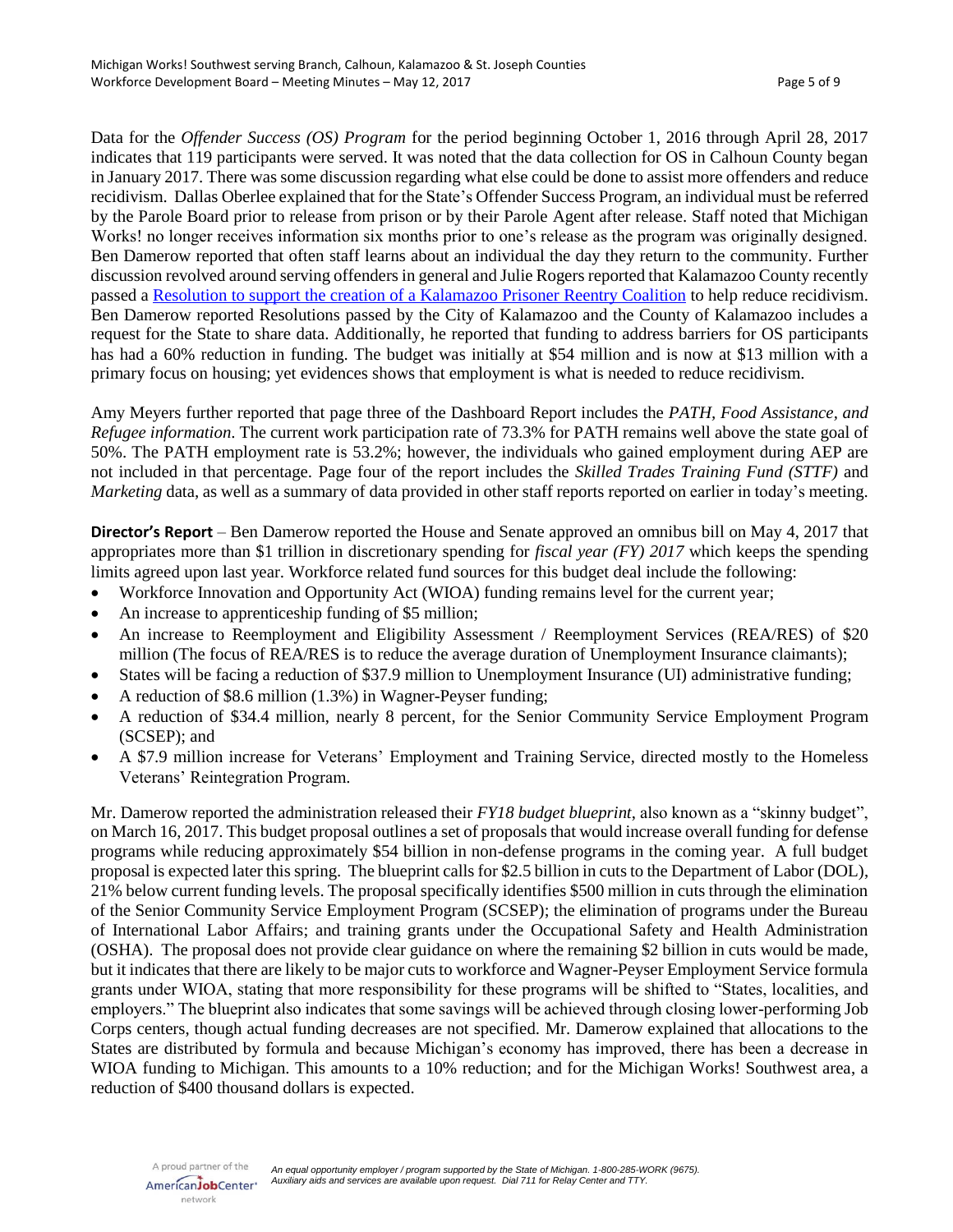Ben Damerow reported Associations from Michigan, California and New York have been leading efforts in Washington D.C. to connect with key legislative representatives to inform them of the impact of major reductions to workforce programs. A letter writing campaign to our Michigan representatives has resulted in over 400 letters to our legislators; Michigan's goal was 151 letters. He reported that we continue to hear from our representatives that these letters are making a difference and thanked Board members who sent letters for their support.

At the Governor's Education and Talent Summit, it was announced that the Governor is recommending \$20 million for Career & Technical Education (CTE). Also, at the Summit, Talent and Economic Development (TED) unveiled [Going PRO,](http://www.mitalent.org/skilled-trades) the state's outreach campaign to elevate the perception of professional trades and to focus on connecting students, parents, and educators to the many rewarding career opportunities in a variety of skilled trades. The [Going PRO video](https://www.youtube.com/watch?v=IMg6I2BikPo&feature=youtu.be) is available on YouTube.

Ben Damerow distributed copies of the *Michigan Works! Associations' 2016 Return on Investment* brochure.

# **LEGISLATIVE UPDATE**

None.

# **CAREER & TECHNICAL EDUCATION (CTE)**

Representatives from Career & Technical Education (CTE) programs in the Michigan Works! Southwest area participated in a panel discussion on CTE. Panelists included Tommy Cameron, CTE Director, St. Joseph County ISD; Jamie Engel, Director of Career & Tech Ed, Branch Area Careers Center (BACC); Kris Jenkins, Assistant Superintendent of Regional CTE, Calhoun Intermediate School District (ISD); and Jason Luke, Program Administrator, Kalamazoo Regional Educational Service Agency (RESA). The panelists each shared information about the CTE programs offered in their respective counties.

Jason Luke shared a PowerPoint slide that demonstrated the careers of interest for 9,000 sixth through twelfth grade *Kalamazoo Regional Educational Service Agency (KRESA)*students using the [Career Cruising](https://public.careercruising.com/en/) software over a two-year period. Although the top career choices were not high-demand careers, they did demonstrate that students had career choices that involve creativity and technology. He reported that it is our job to help move these students out of fantasy and into reality by exposing the students to different experiences. He distributed a two-page flyer that included highlights of initiatives KRESA is using to expose youth to career opportunities and to help develop a pipeline of skilled workers. The flyer included data for Early/Middle College (EMC), Project Lead The Way (PLTW), Education for Employment (EFE) and MiCareerQuest. He reported MiCareerQuest is a new initiative where businesses, workforce development, economic development and education are working together to give students opportunities for hands-on career exploration at a younger age. He also stated that staff recognizes they need to do more with career readiness throughout grades K-12. The EMC is a great opportunity for students to have college tuition covered while in high school; however, they see a lot of students taking liberal arts courses and not a lot of interest in the skilled trades. He reported that it will be important to do more to help students and their parents understand that there are many individuals who graduate with a Bachelor's degree and end up unemployed or underemployed, while there are many good high-skill, high-paying jobs in the skilled trades that are unfilled. Mr. Luke recognized Dave Maurer for his support in helping to raise the initial \$25 thousand dollars to implement Project Lead The Way (PLTW) in Kalamazoo County. PLTW introduces STEM activities at all grade levels and helps to plant the seeds for the students to be innovative thinkers. The number of schools and classrooms using PLTW has grown each year and is now in every middle school in the county. Portage Public Schools wants to have PLTW in all of their schools.

Kris Jenkins reported the *Calhoun Intermediate School District (CISD)* offers 19 CTE programs at the Career Center, in the schools, and at Kellogg Community College (KCC). She reported student demand for agriculture programs is high and this class is offered at three sites. A KCC instructor teaches the EMT program at the Career Center and the students use the simulation lab at KCC. In addition, the students have hand-on exposure through clinical rotations. Next fall there will be an Introduction to Engineering and Robotics CTE course and 61c funding has helped support the purchase of robots for this class. Early Middle College (EMC) is used for specific programs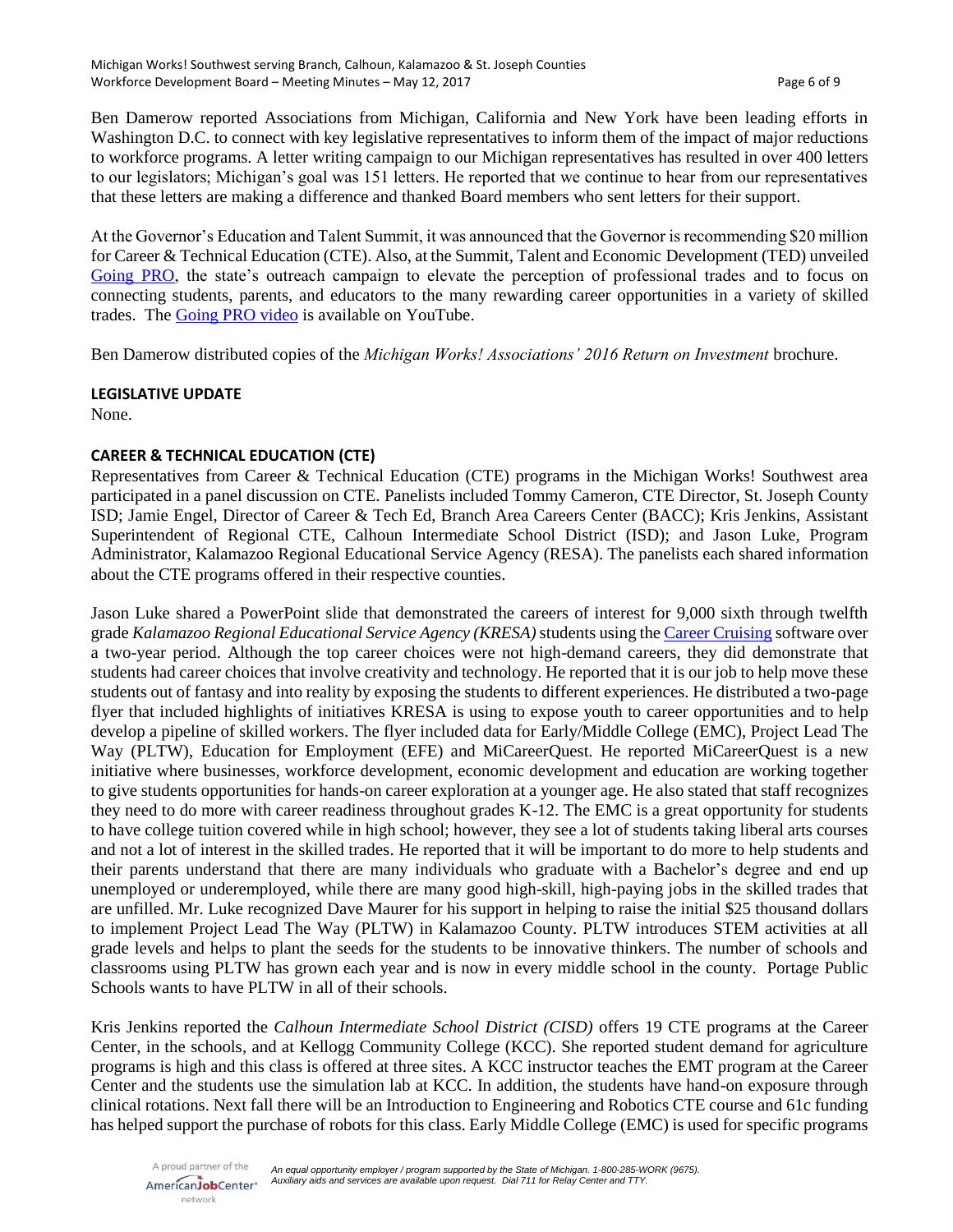such as welding, where high school graduates were close to obtaining an Associate's Degree. By adding the  $13<sup>th</sup>$ year, these students can obtain all the welding certifications along with an Associate's degree in Industrial Technology. Unexpectedly, the students are driving themselves to complete these class in 12.5 years instead of 13. She attributed this success to the hiring of an EMC Coordinator by CISD and the hiring of a second EMC Coordinator by the college. The next EMC course to be added will be Graphic Communications and Technology along with a second cohort for Welding. She reported there has been a 49% increase in tuition costs for EMC and this year EMC was over budget. A grant from the W.K. Kellogg Foundation helped to make up the difference. She added State legislation that was passed provided 61b funding for EMC and these funds were used to help cover costs for tuition and the EMC Coordinator. She further reported on a recent fire at the Career Center and thanked everyone for their support throughout this crisis. Although there is smoke damage and the auto lab needs to be repainted, no one was injured and the sprinklers, fire suppression and alarms all worked. She stated that the service provided by ServPro was phenomenal.

Tommy Cameron reported *St. Joseph County Intermediate School District (SJCISD)* has fewer CTE program offerings. He added that although there are fewer CTE offerings in SJC, 35-40% of juniors and seniors are enrolled in CTE courses and they have some great partnerships with Glen Oaks Community College and many local employers. The partnerships with neighboring county CTE programs are also helpful. He reported that he and one other staff are responsible for nine CTE programs, three of which are supported by Glen Oaks Community College (GOCC). The programs at GOCC include Welding, Automotive and Graphic Design. A recent increase in funding was used to purchase new equipment and books and thus, they have seen the pass rate for American Welding Society (AWS) and Automotive Service Excellence (ASE) certifications increase from 35% to 70% and students are graduating with the necessary certifications to go directly into work. Although the additional funding has been helpful, the SJCISD CTE budget is 10-15% of what the other counties operate with and there will be a millage request in November; passage will be critical to support CTE in St. Joseph County. The ISD is planning to add a Coding and Gaming CTE course next fall. In response to a question as to what happens to students who do not pass certification exams, it was noted that CTE is also about career exploration and some students discover a career path that is not a good fit for them, while others may take a second year of the CTE course and pass the certification when they retest.

Jamie Engel reported 50-60% of juniors and seniors in Branch County enroll in CTE courses at the *Branch Area Career Center (BACC)*. One thing unique about the BACC is that they have their own Career Development Counselor who works at the Center and in the schools. He reported local schools do not have the funding for career counselors and the necessary supports. He has noticed that after three years of being involved in CTE programs, he is now seeing that juniors who come to the Career Center have a better idea of what careers they want to explore. A robotics CTE course was added to BACC and they are looking at adding a CTE course of Cyber Security. Classes in Machine Tool, Robotics and Mechatronics are held at the BACC in the evenings for adults. BACC will be changing the woodworking course and adding a pre-construction course for  $9<sup>th</sup>$  and  $10<sup>th</sup>$  grade students. This new course will include a math component. The class will be moving to a smaller space and there will be a math intervention focus. Instead of enrolling 56-60 students, the class will be limited to 24 students and BACC is seeking a math teacher to work with the students to help them raise their math scores. The BACC is partnering with Michigan Rehabilitation Services (MRS), special education and MCTI to assist students who have been identified as needing additional support for employment. They are finding that some students can do the work but have difficulty connecting in the workplace due to a disability. BACC is restructuring the business and auto collision CTE classes so that the students will have the opportunity to explore careers in  $11<sup>th</sup>$  grade and then have on-the-job training with support while in the  $12<sup>th</sup>$  grade.

Dave Maurer reported he serves on KRESA's Education for Employment (EFE) Council and stressed that employer demand should be the driving force for implementing CTE programs; yet, the American Institute for Research released a [Study of Michigan's Career and Technical Education and Career Readiness System](http://files.airws.org/report/16-6091_MI_CTE_Rpt.pdf) that indicates the number one factor that has a major influence on what courses CTE Programs will offer is student interest. [Page 120 of the report indicates the major influences on what courses will be offered.] He added that it is extremely important that we find ways to transition student interest into in-demand careers. He also pointed out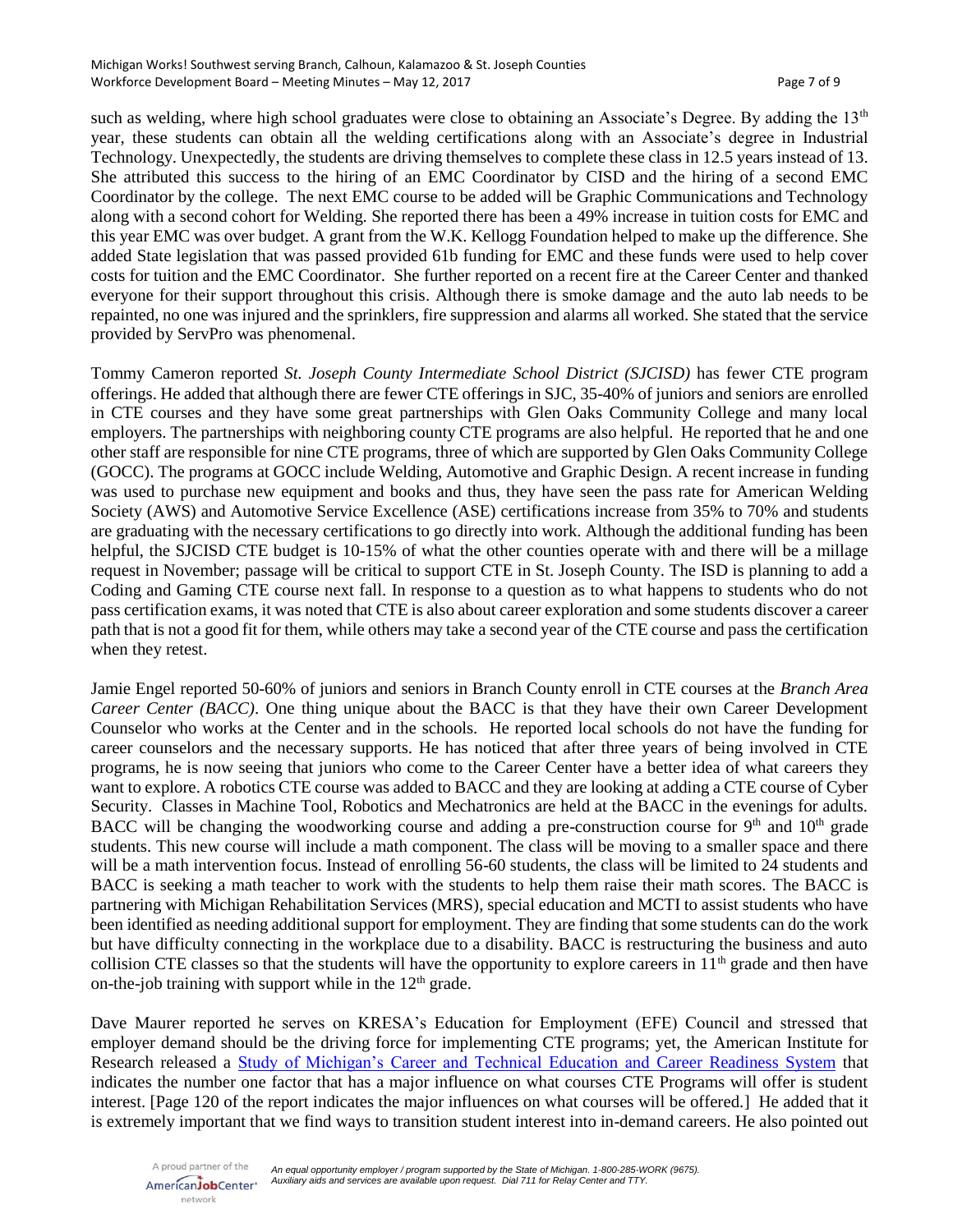that this same study stressed the need for qualified instructors with specialized skills to teach and support the students in the high-demand areas of study. Kris Jenkins reported that although Cosmetology is the CTE course with the most interest, enrollment is limited to the area's demand for this career. She added that although Robotics and CAD/CAM are in high demand, it is difficult to get students interested in these courses. Tommy Cameron reported that Coding and Gaming courses are popular with the students and that they can lead to Computer Programming and Networking, both of which are in-demand occupations. He reported the nine programs offered at SJCISD align with in-demand jobs. For example, there are help wanted signs throughout the county for welders and machinists. There are currently two welding CTE classes, one is held at GOCC and the other in Constantine with more than 50 students are enrolled. SJCISD recognizes the need to start a machine class.

Mark O'Connell reported the recently announced \$2.8 million W.K. Kellogg Foundation grant will help support the need to create a strong career pathway for students. It will also help to communicate career pathway information to students and parents. The work of the BC Vision initiative and the support of Michigan Works! (MW) Southwest has helped to secure this funding. He specifically mentioned MW staff, Ben Damerow and Chris Walden. He noted that having college tuition paid for is helping to open the eyes of parents. He also stressed the need for more career counselors in the schools so that there is guidance in the middle schools, at the Career Center, at the College and at Michigan Works!. Mr. O'Connell added that KCC is interested in having a Michigan Works! office at the KCC RMTC campus which would help support the linkage from education to employment.

Some suggestions for ways to help support introducing youth to career choices were to increase funding for school counselors so that the counselor to student ratio, which is currently in the range of 500-700:1 at many schools, to something closer to 200:1; advocate for a thirteenth year of school and Early Middle College so that students leave school with CTE credits and an Associate's degree; educate parents about the many career opportunities available through CTE; and support career exploration events such as th[e STEM Geekend in downtown Albion.](http://www.marshall.k12.mi.us/STEMGeekend.aspx)

Members also discussed some of the skills most requested by employers which include Microsoft Office for Business, especially proficiency in Excel and the ability to type a minimum number of words per minute. One attendee stated that he has noticed that many juniors and seniors type slow and that middle school students cannot type at all. He attributed this to the fact that classes such keyboarding has been cut from the basic curriculum. One member pointed out that the younger generation often excels in using some of the newer office tools such as Google docs and more seasoned employees could learn from them.

Lisa Godfrey thanked the panelists for their presentations and noted that from today's lengthy discussion, CTE is obviously a very exciting topic.

# **OLD BUSINESS**

None.

# **CITIZENS' TIME**

Kathy Olsen brought attention to the two Veteran Service flyers that were distributed at the meeting: The Michigan [Veteran Affairs Agency Veteran-Friendly Employer \(VFE\) Certification Program](http://www.michiganworkssouthwest.org/files/VeteranFriendlyEmployerCertification-Summary.pdf) and a flyer from the [U.S.](https://www.va.gov/)  [Department of Veterans Affairs](https://www.va.gov/) outlining [Mental Health Resources](https://www.mentalhealth.va.gov/) for Veterans and Their Families.

Ben Damerow reported the annual fundraiser for the Calhoun Area Career Center is Saturday, May 20, 2017. He reported his team won the event last year and he encouraged others to enter a team to challenge his team.

#### **MEMBER'S TIME**

Michelle Davis reported that Kalamazoo Public Schools and Portage Public Schools are in dire need of bus drivers. She also gave special recognition to Ann Smith from Michigan Works! Southwest who has been coming to evening meetings to work with families at Housing Resources. Ms. Davis also reported that the new Kalamazoo County Housing Millage is making a difference for many families. However, although there are still funds available, there are no available units for families with children. She reported on one women with a disability who was displaced